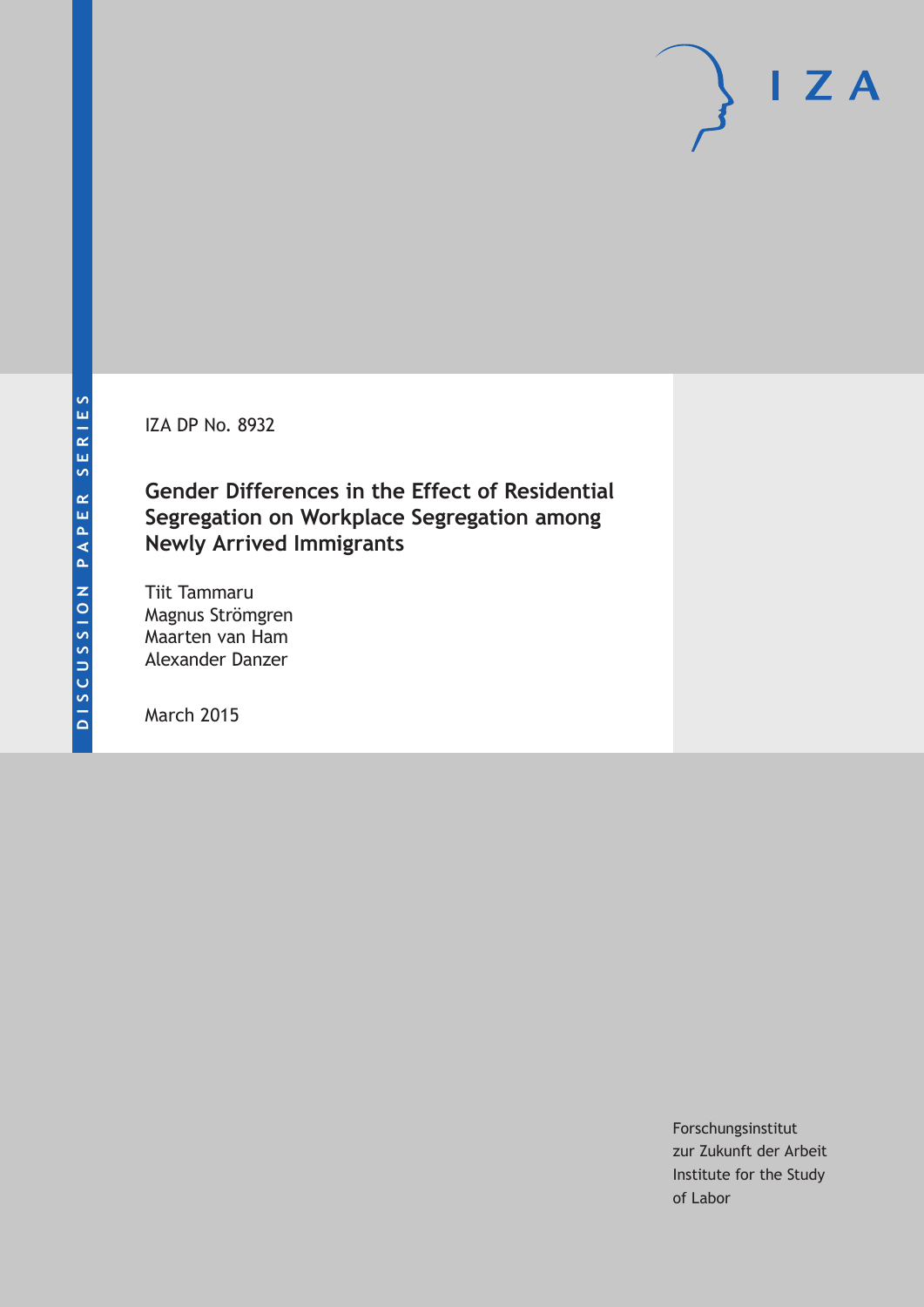# **Gender Differences in the Effect of Residential Segregation on Workplace Segregation among Newly Arrived Immigrants**

## **Tiit Tammaru**

*University of Tartu*

## **Magnus Strömgren**

*Umeå University*

## **Maarten van Ham**

*Delft University of Technology and IZA*

## **Alexander Danzer**

*University of Munich and IZA*

Discussion Paper No. 8932 March 2015

IZA

P.O. Box 7240 53072 Bonn **Germany** 

Phone: +49-228-3894-0 Fax: +49-228-3894-180 E-mail: iza@iza.org

Any opinions expressed here are those of the author(s) and not those of IZA. Research published in this series may include views on policy, but the institute itself takes no institutional policy positions. The IZA research network is committed to the IZA Guiding Principles of Research Integrity.

The Institute for the Study of Labor (IZA) in Bonn is a local and virtual international research center and a place of communication between science, politics and business. IZA is an independent nonprofit organization supported by Deutsche Post Foundation. The center is associated with the University of Bonn and offers a stimulating research environment through its international network, workshops and conferences, data service, project support, research visits and doctoral program. IZA engages in (i) original and internationally competitive research in all fields of labor economics, (ii) development of policy concepts, and (iii) dissemination of research results and concepts to the interested public.

<span id="page-1-0"></span>IZA Discussion Papers often represent preliminary work and are circulated to encourage discussion. Citation of such a paper should account for its provisional character. A revised version may be available directly from the author.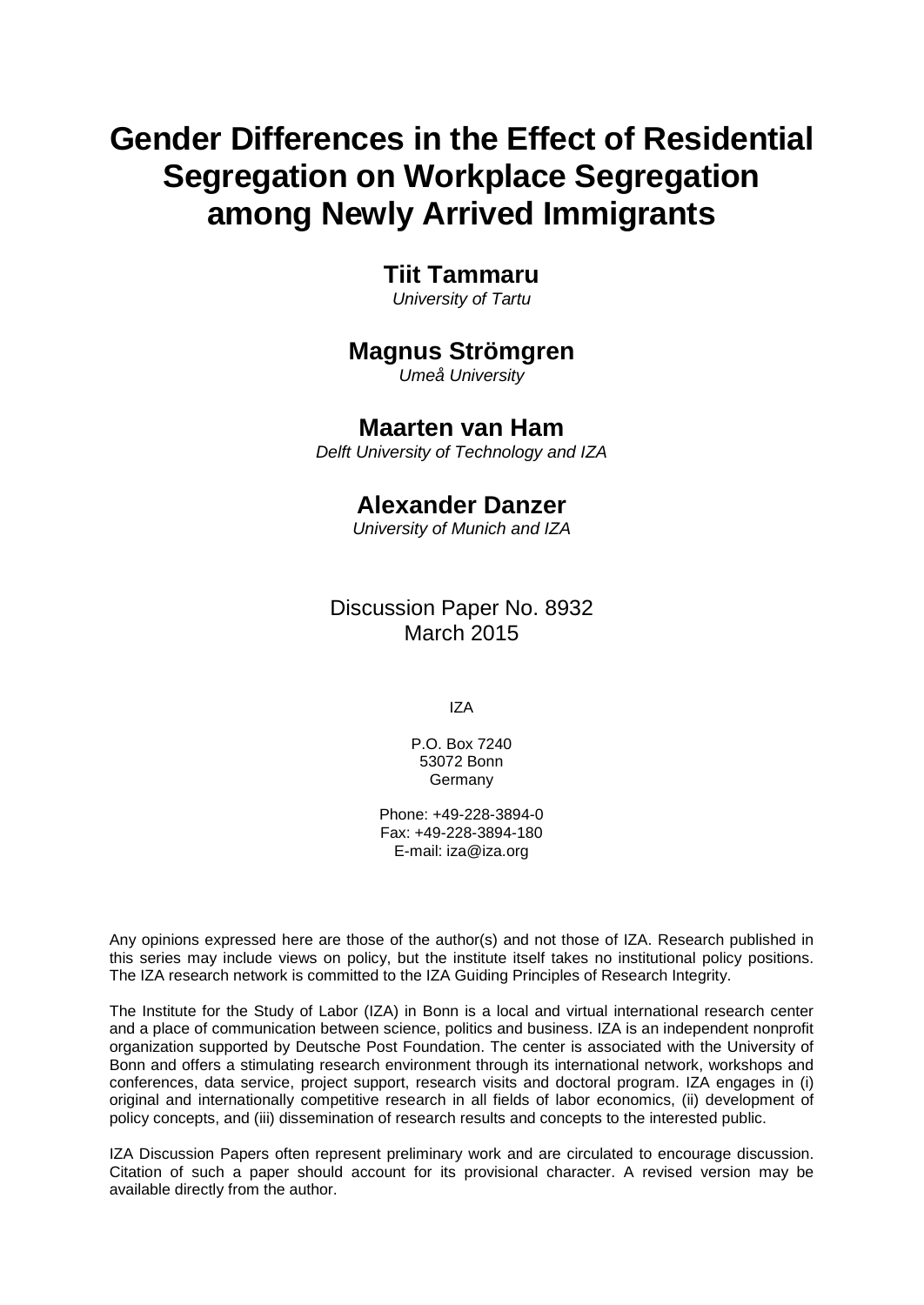IZA Discussion Paper No. 8932 March 2015

## **ABSTRACT**

## **Gender Differences in the Effect of Residential Segregation on Workplace Segregation among Newly Arrived Immigrants[\\*](#page-1-0)**

Contemporary cities are becoming more and more diverse in population as a result of immigration. Research also shows that within cities residential neighborhoods are becoming ethnically more diverse, but that residential segregation has remained persistently high. High levels of segregation are often seen as negative, preventing integration of immigrants in their host society and having a negative impact on people's lives. Segregation research often focuses on residential neighborhoods, but ignores the fact that a lot of interaction also takes place in other spheres of life, such as the workplace. This paper examines the role of residential segregation in workplace segregation among recently arrived immigrants. By using unique longitudinal register data from Sweden, we show that the role of residential segregation in workplace segregation differs in an important way for immigrant men and immigrant women.

JEL Classification: J15, J61, R23

Keywords: immigrants, residential segregation, workplace segregation, longitudinal analysis, Sweden

Corresponding author:

Tiit Tammaru Department of Geography University of Tartu Vanemuise 46 Tartu 51014 Estonia E-mail: [tiit.tammaru@ut.ee](mailto:tiit.tammaru@ut.ee)

The research leading to these results has received funding from the European Research Council under the European Union's Seventh Framework Programme (FP/2007-2013) / ERC Grant Agreement n. 615159 (ERC Consolidator Grant DEPRIVEDHOODS, Socio-spatial inequality, deprived neighbourhoods, and neighbourhood effects) and from the Marie Curie programme under the European Union's Seventh Framework Programme (FP/2007-2013) / Career Integration Grant n. PCIG10-GA-2011-303728 (CIG Grant NBHCHOICE, Neighbourhood choice, neighbourhood sorting, and neighbourhood effects).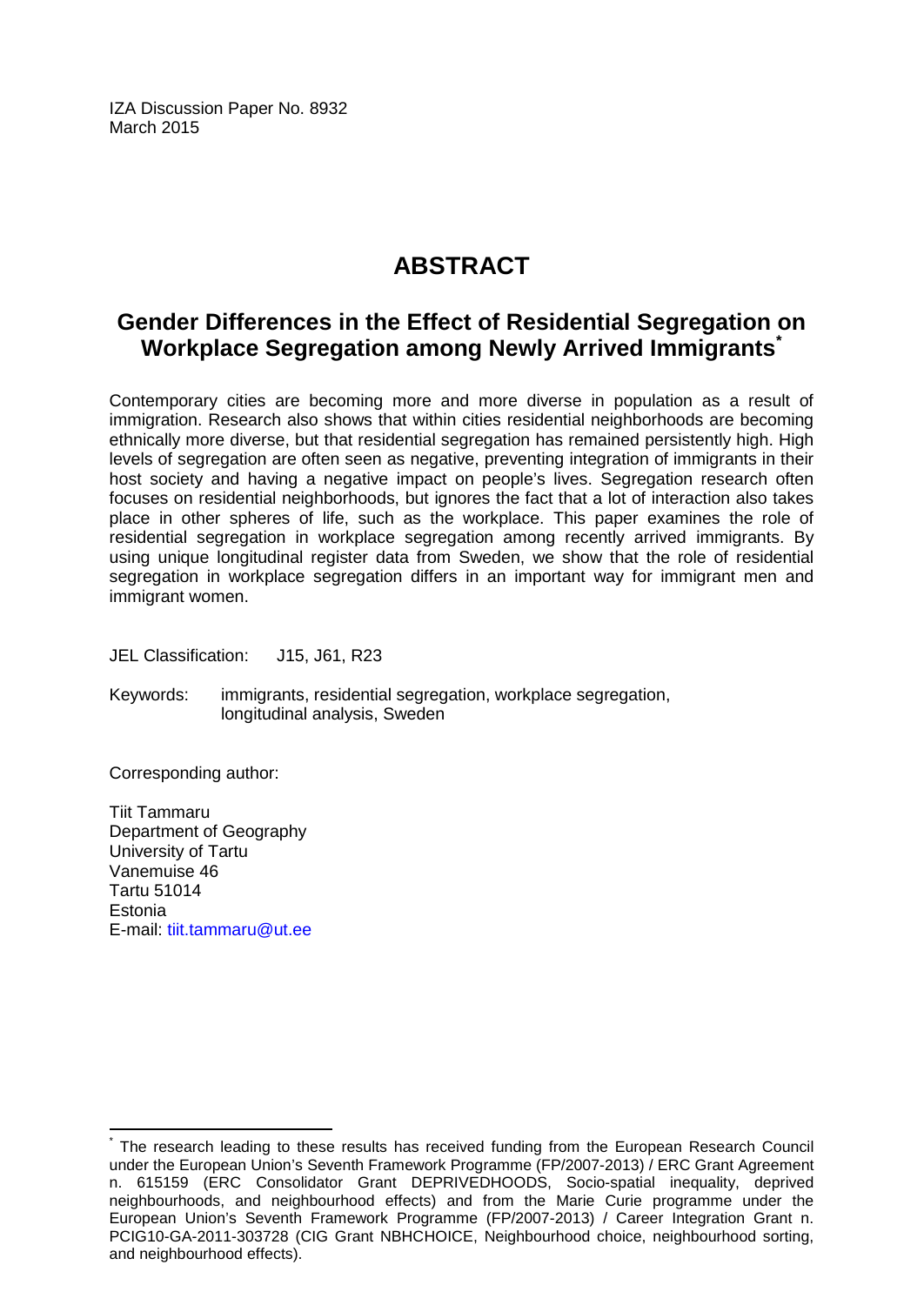#### **Introduction**

Research interest in ethnic segregation is increasingly expanding beyond residential neighborhoods (Strömgren et al. 2014; van Kempen and Wissink 2014). The place where one lives is not sufficient in understanding people's lives, including immigrant integration pathways in their host societies (Kwan 2013; Marcinczak et al. 2015; Wong and Shaw 2011). For working people it is also important to consider workplaces, since these are important arenas for social interaction and a crucial source of livelihood (Baron and Bielby 1980; Marcinczak et al. 2015; Tomaskovic-Devey et al. 2006). As a lot of people tend to spend more time interacting with co-workers than with their neighbors, it is important to get more insight in whether high levels of residential segregation of immigrants are reproduced in high levels of workplace segregation. Such insight is crucial for understanding the integration pathways of the newly arrived immigrants in their host countries. Recent research on segregation has therefore started to take an interest in the workplace context of immigrants, as well as in comparing levels of residential and workplace segregation (Bygren 2013; Ellis et al. 2004; Hou 2009; Marcinczak et al. 2015; Strömgren et al. 2014). Less is known on how the two are related to each other, i.e. whether immigrants living in ethnic enclaves also tend to work in ethnically segregated workplaces. Although the literature suggests important gender differences (Parks 2004), even less is known about how the relationship between residential neighborhoods and workplaces differs between men and women.

The aim of this paper is to get more insight in whether residential segregation contributes to workplace segregation among newly arrived immigrants<sup>[1](#page-12-0)</sup> in Sweden. The growth of the immigrant population has been especially rapid in Europe compared to other main destinations of immigration across the globe over the last decades (Castles et al. 2013), making European cities increasingly diverse (Syrett and Sepulveda 2012). An important destinations for migrants in Europe is Sweden, a country that has traditionally been very open to refugees from the Global South. The Migrant Policy Index MIPEX (2015) ranks Sweden as the number one country in the world when it comes to institutional setup and policies aimed at integration of immigrants and creating equal opportunities for all. With regard to labor market policies, Sweden receives the highest possible score, and this makes Sweden an interesting country for analyzing (changes in) both levels of residential and workplace segregation.

This paper contributes to the literature in three important ways. First, it brings forward the ongoing discussions on segregation as a multidimensional process (Marcinczak et al. 2015; Tammaru et al. 2015) by providing a better understanding of the association between residential and workplace segregation among newly arrived immigrants. We take into account the ethnic composition of the household in studying the role of residential segregation in workplace segregation since for recently arrived immigrants, mixed ethnic unions with natives might lead to different neighborhood and workplace outcomes than co-ethnic unions (Ellis et al. 2012; Feng et al 2013; Strömgren et al. 2014). Second, we use longitudinal data, while most existing studies on segregation use cross-sectional data. The use of longitudinal data allows us to take into account that the sorting of immigrants into workplaces, residential neighborhoods and partnerships is not random; the processes behind settling in an ethnic residential enclave and finding a job in an ethnic niche sector could be

<sup>&</sup>lt;sup>1</sup> We focus on immigrants from the Global South: from Africa, Asia (with the exception of Japan), Middle East and South America.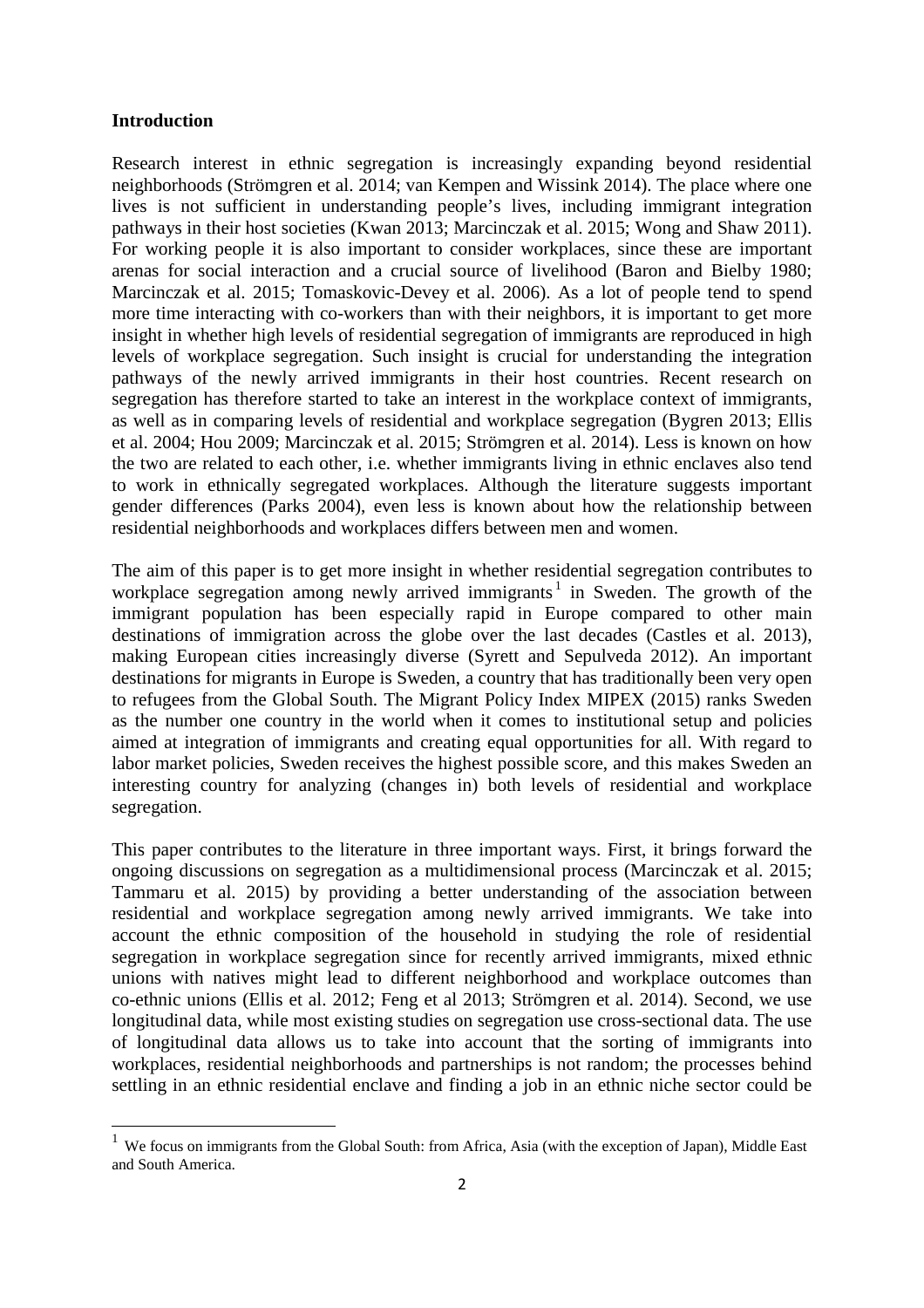guided by the very same underlying reasons that are difficult to capture with cross-sectional data. Third, we study workplace segregation of immigrants separately for men and women. While previous studies have emphasized the importance of gender in getting a job or wages, a gender-specific assessment of workplace segregation has found less attention (but see Hanson and Pratt 1991; Parks 2004).

#### **The hypothesis: the effect of residential segregation on workplace segregation is stronger for immigrant men compared to immigrant women**

The relationships between places of residence and places of work is one of the core interest in urban geography (Alonso 1964; Ellis et al., 2004; Hanson and Pratt 1988; Strömgren et al. 2014; van Ham et al. 2001). Newly arrived immigrants settle somewhere from the very first day of arrival, but it takes time to establish themselves on the labor market (Hedberg and Tammaru 2013). This way, the place of residence becomes an important anchor of people's daily activity space (Schnell and Yoav 2001; Silm and Ahas 2014) and it largely determines the job search area of newly arrived immigrants. Immigrants often settle in ethnic enclaves upon arrival since for many of them, migration is a network-based event where co-ethnics help with getting shelter, and provide a familiar setting in ethnic enclaves and niche jobs (Alba et al. 1995; Logan et al. 2002).

When it comes to labor market outcomes, settling in ethnic enclaves is not necessarily beneficial for immigrants. Hedberg and Tammaru (2013) demonstrate that those immigrants who find their first shelter in ethnic enclaves lag behind immigrants settling elsewhere in getting their first job upon arrival to Sweden. Musterd et al. (2008) focus on the wages of newly arrived immigrants and conclude that living in an ethnic residential enclave is beneficial for immigrant wages upon arrival, but that this positive effect is reversed within the first few years of living in the host country. The pioneering study by Ellis et al. (2004) on the relations between residential segregation and workplace segregation of native-born and immigrant groups in Los Angeles at the level of census tracts, found that 40% of workplace segregation is due to residential segregation. Based on cross-sectional data from Sweden, Marcinczak et al. (2015) also demonstrate that residential segregation is reproduced in workplace segregation.

Parks (2004) distinguishes two mechanisms that might explain the relationship between segregation in residential neighborhoods and workplaces: immigrant neighborhoods may be located near immigrant employment sites, and place-based social networks play a role in finding jobs:

… a delimited physical space within which ethnic networks concentrate and circulate. To the extent that ethnic employment networks are partially rooted in residential neighborhoods, we should expect to see a relationship between living in an immigrant enclave neighborhood and working in an immigrant-niche job (p. 593).

Relying on evidence from the U.S., Hellerstein et al. (2008; 2011; 2014) confirm the importance of neighborhood ethnic context in explaining workplace segregation. Bound to the use of cross-sectional data, they restrict their attention to those residents who had not moved in the past years and who worked in establishments that were less than five years old, and for whom the choice of residential location necessarily preceded the decision to work at a new establishment. They found strong evidence for residence-based networks on workplace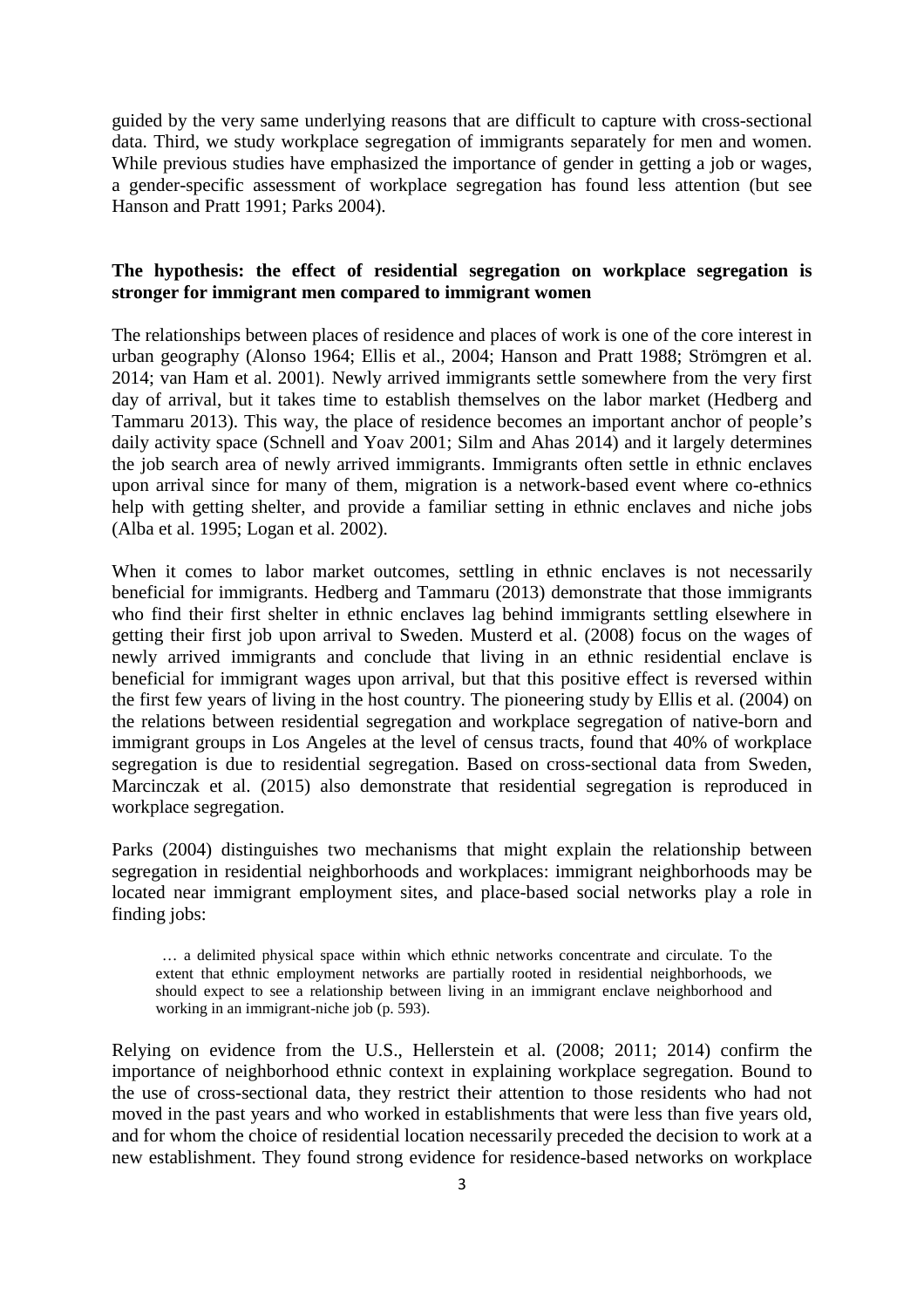#### segregation.

The longitudinal study by Strömgren et al. (2014), using data from Sweden, demonstrates that the link between residential segregation and workplace segregation stems largely from the fact that immigrants with certain individual characteristics tend to self-select simultaneously into certain residential neighborhoods and workplaces. In other words, although residential segregation is reproduced in workplace segregation, segregation in both environments is mainly caused by the very same selection processes. They further show that the residential segregation is also partly responsible for workplace segregation; after controlling for a range of other factors they still find living in ethnic enclaves is positively associated with working in more segregated workplaces.

To shed new light on the role of residential neighborhoods in understanding workplace segregation we will study workplace segregation separately for newly arrived immigrant men and women, since the literature suggests important gender differences (Parks 2004). These differences can arise because the social networks of immigrant women tend to be smaller and more residential neighborhood-based than those of immigrant men (Moore 1990; Wang 2010). Also, immigrant women tend to work closer to home because they tend to have more household-related responsibilities compared to men (Hanson and Pratt 1992). Both factors lead us to hypothesize that living in an ethnic enclave could lead to higher levels of workplace segregation for immigrant women compared to immigrant men. To the best of our knowledge, no studies have explicitly focused on the differences in the link between residential segregation and workplace segregation of immigrant men and immigrant women. The studies closest to us have explored the link between residential segregation and niching in the labor market. For example, Parks (2004) shows, based on data from Los Angeles, that niche employment is more common among immigrant women than among immigrant men, especially if they live in enclave neighborhoods.

#### **Other aspects influencing workplace segregation**

The effect of residential segregation on workplace segregation among newly arrived immigrants is mediated by many other important factors (see Strömgren et al. 2014). Here, we focus on three of them, intermarriage with natives (partners share residential neighborhoods), city size (important for job supply) and education (which is a key worker productivity characteristic). For a newly arrived immigrant, having a native partner could help to accumulate country-specific tacit knowledge, also about the ways the labor market operates (Alba and Nee 2003; Dribe and Lundh 2008). The association between intermarriage with a native and workplace segregation is complex. For the entire immigrant population in Sweden, Strömgren et al. (2014) find that—without taking into account the selection into partnerships and workplaces—both men and women with a native partner work in workplaces with higher share of natives, i.e. in a more integrated workplaces.

Workplace segregation is an equilibrium outcome of labor demand and supply. The labor demand side hinges on the number and variety of jobs on offer, as well as on the employment strategies of firms. The number of jobs available for immigrants is strongly correlated to city size; immigrants arriving in larger cities with a more diverse labor market tend to have better opportunities to finding a job compared to immigrants arriving in smaller places (Hedberg and Tammaru 2013). However, workplaces in larger cities tend to be more segregated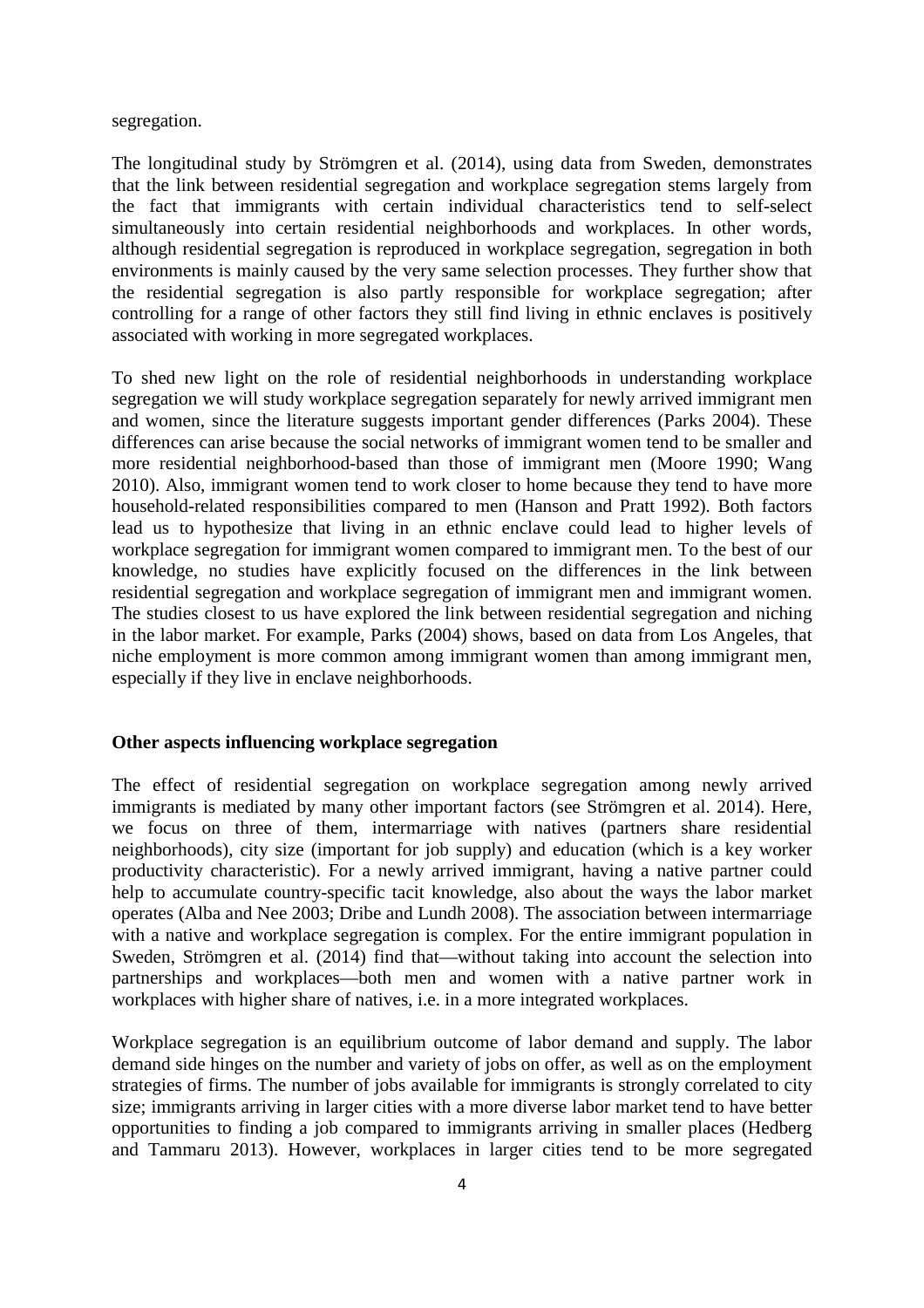compared to workplaces in smaller cities, for reasons such as a larger size of the migrant communities and more developed ethnic niche jobs compared to medium sized and smaller cities (Strömgren et al. 2014). When it comes to employment strategies, on the one hand, employers in the host country tend to discount the education and previous country of origin work experience of recently arrived immigrants, pushing them towards less desirable jobs in the periphery of the labor market. Even a mild employer bias in the hiring process can result in substantial discrimination of immigrants on the labor market (Arrow 1973; Rydgren 2004), thus sorting immigrants and natives into the different workplaces. Higher wages in the host country compared to home country explain the willingness of immigrant workers to take low status and precarious jobs upon arrival, even when below their skill level (Arnholtz and Hansen 2012).

On the other hand, employers competing with each other could also gain from the diversity of their workers (Syrett and Sepulveda 2012); cultural diversity is often considered as one of the key success factors of organization in the increasingly globalized world. Cultural diversity in the work force may facilitate knowledge spillovers and increase knowledge necessary for innovation, and open up new export markets and pave the way to a diversified consumer base in the home country. So diversity helps to shift the focus towards the importance of learning, skills and expansion in order to survive in the local and global innovation economy (Kourtit et al. 2013). In this context, employer preferences towards natives in the hiring process could work against the competitive edge of enterprises. Furthermore, legislative developments increasingly aim to diminish discrimination and inequality on the labor market (Stjernström 2014).

The supply side crucially depends on formal skills. Education is thus an important mediating factor for workplace segregation (Strömgren et al. 2014). On the one hand, better educated individuals find jobs more efficiently and effectively. On the other hand, a higher educational attainment leads to a greater range of potential jobs. Since immigrants tend to suffer from skill depreciation and occupational downgrading upon arrival (Arnholtz and Hansen 2012), immigrants with already a low level of education will find it hard to receive job offers of decent quality. While there are theoretically good reasons to believe that high and low educated Global South immigrants will have different pathways of workplace segregation, there is little empirical evidence on this issue.

To conclude, previous research shows that immigrant residential segregation is reproduced in immigrant workplace segregation. This might mostly be a function of joint selection into residential neighborhoods and workplaces. However, the role of the residential neighborhood context itself might be important too. The effect of residential segregation on workplace segregation is likely to be gender specific, and it is mediated by many factors such as being intermarried with a native, city size and level of education. In this paper, we take a more explicit focus on gender differences in workplace segregation of newly arrived immigrants in Sweden, in order to come to a better understanding of how residential segregation affects workplace segregation.

#### **Data and Methods**

We use data from the longitudinal Swedish Population Register, which includes the whole Swedish population from 1990 onwards, and which allows researchers to follow individuals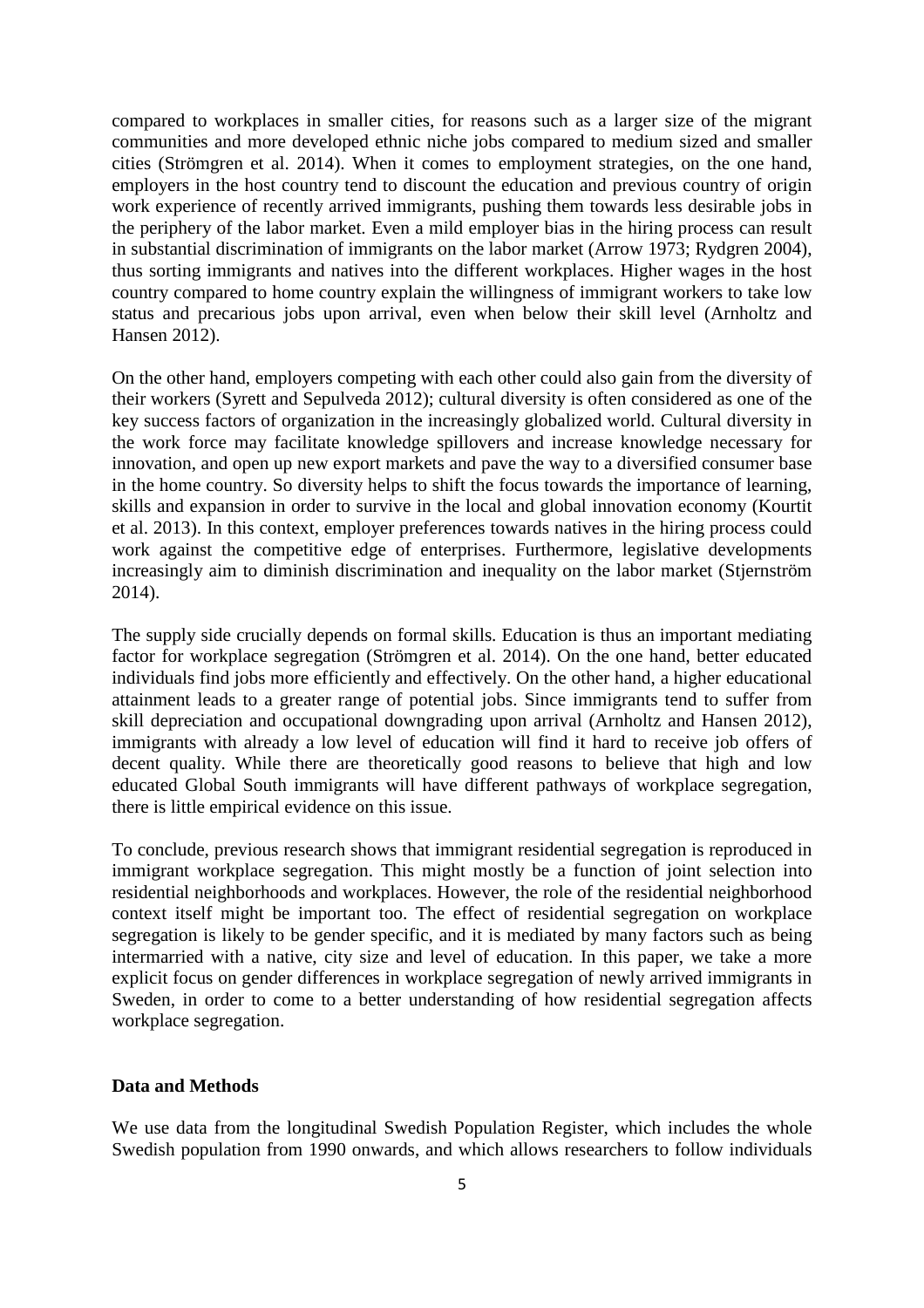over time. Our research data includes all immigrants who entered Sweden from the Global South in 1990, 1995 and 2000. Such strategy allows us to take into account the fact that immigration to Sweden grew rapidly in the 1990s and, given that migration is often a network based phenomenon (Alba and Nee 2003), those immigrants who arrived in 2000 had a much higher probability to rely on co-ethnics in finding their first residence and their first job compared to those who arrived in 1990. The Swedish Population Register does not include information on race or ethnicity and, therefore, we capture the diversity of immigrants in Sweden by focusing on the country of origin of immigrants, a common strategy in countries with register data (e.g. Damm 2014). Immigrants from Global South originate from the Middle East (including North Africa), Africa, Asia, and South America. We construct a panel dataset and follow each immigrant cohort, year-by-year, up to five years after their arrival; i.e. we follow immigrants who arrived in 1990 up to 1994, immigrants who arrived in 1995 up to 1999, and immigrants who arrived in in 2000 up to 2004. Overall, our research population includes 13,279 individuals with 43,993 observations. We model the workplace segregation of immigrants by applying, first, ordinary least squares regression on our panel dataset in order to shed light on *structural* workplace segregation:

$$
Y_i = \beta_{0} + \beta_{1} NeighExposure_{i} + \beta_{2} Native Partner_{i} + X + \varepsilon_{i}
$$
 (1)

We model separately workplace segregation for immigrant men and women. For immigrant *i*, the dependent variable *Y* measures the share of native co-workers at his/her workplace establishment. Establishments are defined by exact postal address. In order to study the relationship between residential and workplace segregation, the explanatory variable of main interest is the share of native Swedes in individual *i*'s neighborhood of residence (*NeighExposure*, ranging between zero and one). Following previous studies for Sweden (Tammaru et al. 2010; Åslund and Nordström-Skans 2010), we define residential neighborhoods as SAMS areas that are the smallest spatial statistical units in Sweden used for planning purposes, with an average population of about 1,000 inhabitants.

Our main hypothesis stated that for immigrant women it helps more than for men to live together with natives in their residential neighborhood to reduce workplace segregation. Since partners share their neighborhood of residence, we add a dummy indicating having a native partner (*NativePartner*) into our regression model. We further control for other relevant individual characteristics in our regression model (denoted with *X* in the equation) by including immigrant region of origin, year of immigration, gender, education, age at arrival in Sweden, years since arrival, citizenship, neighborhood population size, Swedish macro regions, Swedish citizenship and industry/line of business (see **Table 1** for descriptive statistics). The model includes also the error term *ε.*

#### TABLE 1 ABOUT HERE

Estimating model (1) does not take into account the fact that immigrant selection into residential neighborhoods and workplaces is influenced by the same underlying individual characteristics that we cannot directly measure. For example, an individual's ability or difficulties to integrate in the host society can simultaneously play a role in settling in an ethnic enclave neighborhood and in finding a job in an ethnic workplace. Such unmeasured characteristics are absorbed in the error term  $\varepsilon$  in equation 1. To overcome the problem that some unmeasured individual characteristics jointly influence workplace and residential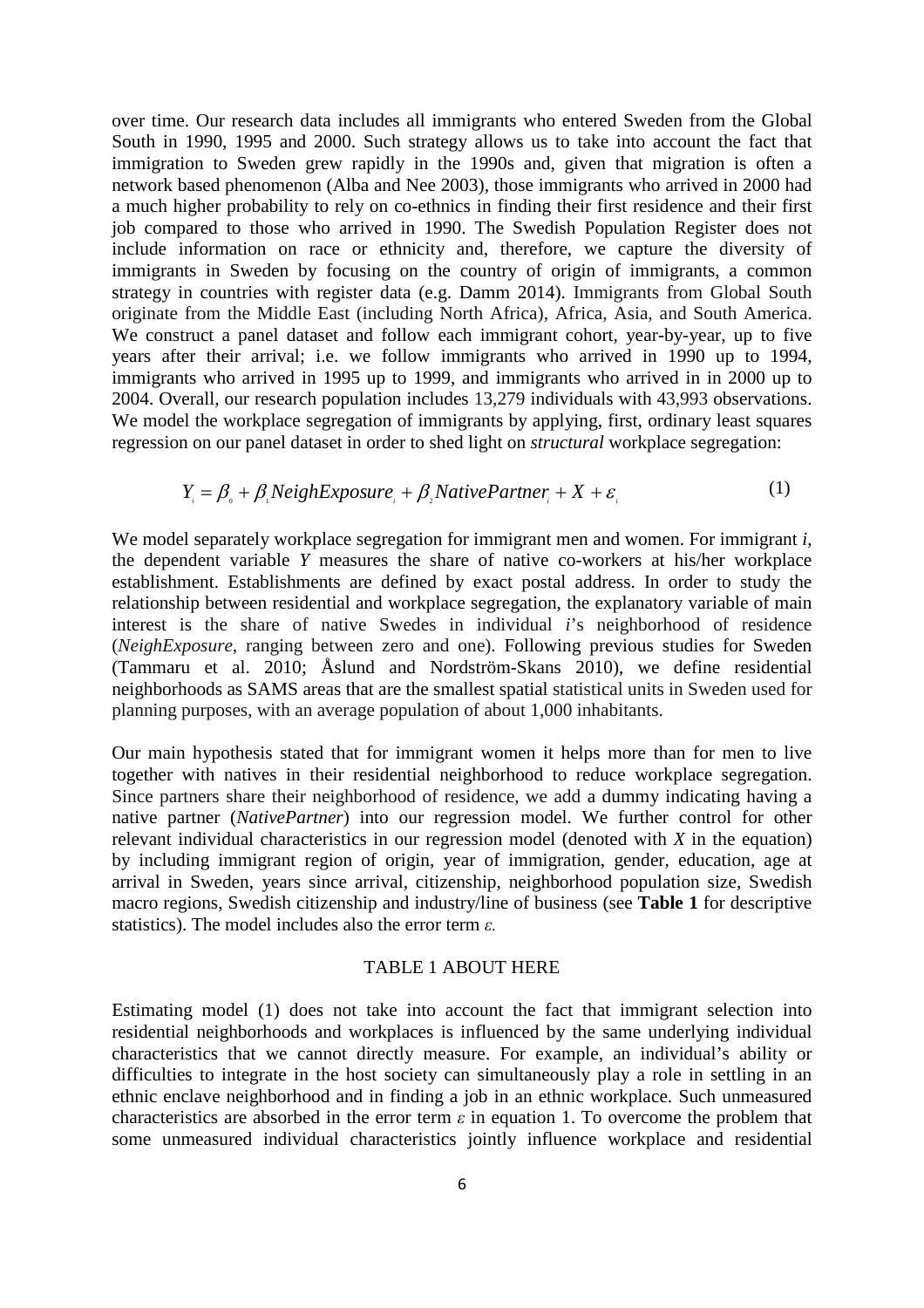segregation, we estimate also a fixed effects regression model for the *change* in workplace segregation:

$$
Y_{u} = \beta_{0} + \beta_{1} NeighExposure_{u} + \beta_{2} Native Partner_{u} + X + \alpha_{i} + \varepsilon_{u}, \tag{2}
$$

This fixed effects model thus focuses on the association between the change of workplace segregation and the change of residential segregation. Those unmeasured individual characteristics that do not change over time (such as ability and willingness to integrate) are now captured by the individual fixed effect  $\alpha_i$ , and no longer bias our estimates of residential segregation on workplace segregation. Again, we run separate models for immigrant men and women since their trajectories differ on the Swedish labor market, for example when it comes to the speed of getting the first job after arrival (Hedberg and Tammaru 2013). This study is about segregation. For the sake of diversifying language in the empirical section, we use also the term workplace integration when referring to (a) the lower levels of workplace segregation of one group compared to another group, or (b) the decrease of workplace segregation of immigrants from natives over time.

#### **Gender differences in the effect of residential segregation on workplace segregation**

#### *General changes in workplace segregation, residential segregation and intermarriage* The share of immigrants in Sweden is about 15% of the total population which implies that if immigrants and natives are equally distributed across residential neighborhoods and workplace establishments, 85% of their neighbors and co-workers should be native Swedes. However, this is not the case since about 3/4 of immigrants have native neighbors and 2/3 have native co-workers (**Table 2**). This implies that that immigrants are more likely to work in ethnic niches on the labor market than to live in ethnic residential enclaves. The differences in workplace segregation and residential segregation are small between regions of origin and gender.

#### TABLE 2 ABOUT HERE

The results for intermarriage are different. If the probability of finding a partner would reflect the share of immigrants, the rate of intermarriage would be 15% in Sweden. Although most immigrant men and women from the various origin groups have intermarriage rates between 10% and 20%, the variation is much bigger compared to residential and workplace segregation. Intermarriage of immigrant men from Middle East and Africa with natives is much more common compared to immigrant women, and intermarriage of immigrant women from Asia and South America with natives is much more common compared to immigrant men. Only 5% of immigrant women from Middle East and as many as 32% of immigrant women from Asia have a Swedish partner (see also Niedomysl et al. 2010). Although not directly obvious, this is important when thinking about the meaning of segregation in residential neighborhoods. A neighborhood with a high percentage of mixed ethnic unions is very different from a neighborhood with a high percentage of co-ethnic unions.

Changes in workplace and residential segregation of Global South immigrants during the first five years after arrival in Sweden are very interesting. With time, workplace integration with natives increases for both men and women from all regions of origin, the only exception being men from Africa. Residential segregation shows an opposite trend: with time,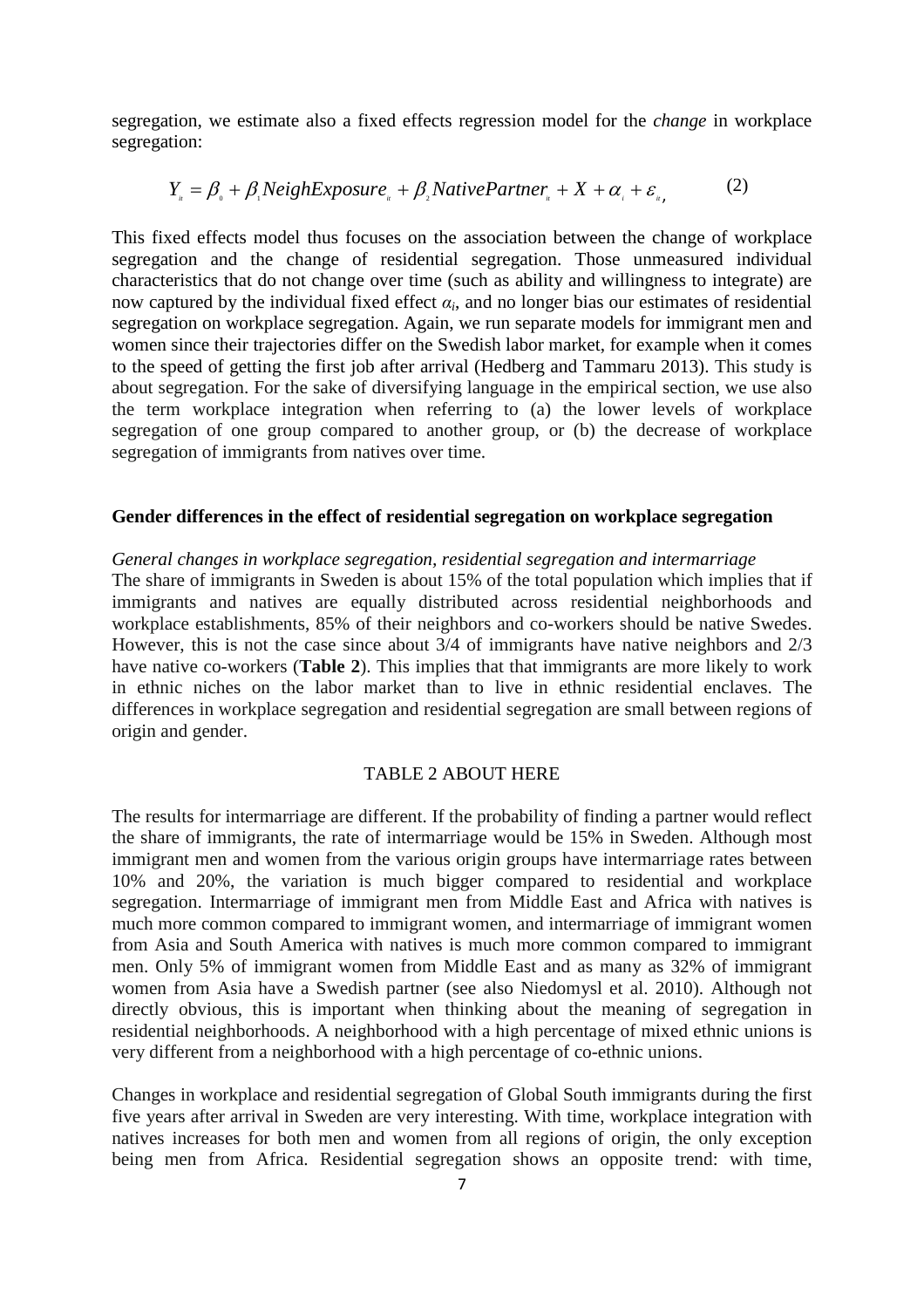residential segregation increases for both men and women from all origins. This implies that a convergence of segregation takes place at those two important domains of daily life, but the portion of Global South immigrants living with native neighbors remains higher than the portion of those working together with native co-workers. Changes in intermarriage rates are the largest, with opposite trends for men and women. The share of Global South immigrant men having a native Swedish partner decreases significantly during the first five years after arrival while intermarriage increases among women from Asia and South America.

#### *The gendered role of residential segregation in workplace segregation*

We continue by investigating structural segregation by focusing on the role of residential segregation in workplace segregation, with the dependent variable being the share of natives in the workplace establishment where Global South immigrant men and women work. Ordinary least squares regression models for both men and women (**Table 2, Model 1a and Model 1b**) indicate that living in a neighborhood with a higher share of natives is associated with a higher share of natives in immigrants' workplaces and the results are very similar for men and women. This is an important finding since we do take into account the fact that some immigrants, especially immigrant women, are intermarried with natives, while others are not. Having a native partner itself is positively related to a higher share of natives in the workplace as well. The results also confirm findings of the descriptive analysis that the share of natives in workplace establishments increases with years since arrival.

#### TABLE 3 ABOUT HERE

The association between residential segregation and workplace segregation weakens but remains statistically significant once we include all the other important control variables into our regression models 1a and 1b. This confirms the results of previous studies that the largest part of the association between residential and workplace segregation is actually reflected in variation in other individual characteristics such as education, economic sector where immigrants work, etc., or by the nature of the local labor markets captured by the variable Swedish macro region (Strömgren et al. 2014). The workplace integration of immigrants increases as we move down the urban hierarchy. Compared to those in the Stockholm metropolitan area, immigrant men (women) working in small towns and rural areas, i.e. the rest of Sweden in our models, face a 10% (17%) higher share of natives in their workplace. As anti-discriminatory laws are identical across cities and regions, the size of the local immigrant population seems to be related to ethnic niches on the labor market (cf. Hedberg and Tammaru 2013). The year of arrival indicates that each subsequent immigrant cohort works in more segregated workplaces compared to earlier arrivals; e.g., immigrants from the 2000 arrival cohort have about 6–7% lower native shares in their workplaces compared to their 1990 peers. This confirms previous findings which stress the importance of ongoing immigration for increased segregation levels, both at places of residence and work (Marcinczak et al. 2015). Nevertheless, residential segregation can still explain a significant fraction of workplace segregation within cities, industries, immigrant cohorts and educational groups.

Parks (2004) and Wright et al. (2010) have demonstrated for the USA context, that ethnic labor market niching is highly gendered. Similarly, our analysis with Swedish data show considerable gender differences in workplace segregation across sectors: immigrant women from Global South who work in hotels and restaurants, in wholesale and retail sectors, as well as in public administration are working in the most integrated workplaces. Immigrant men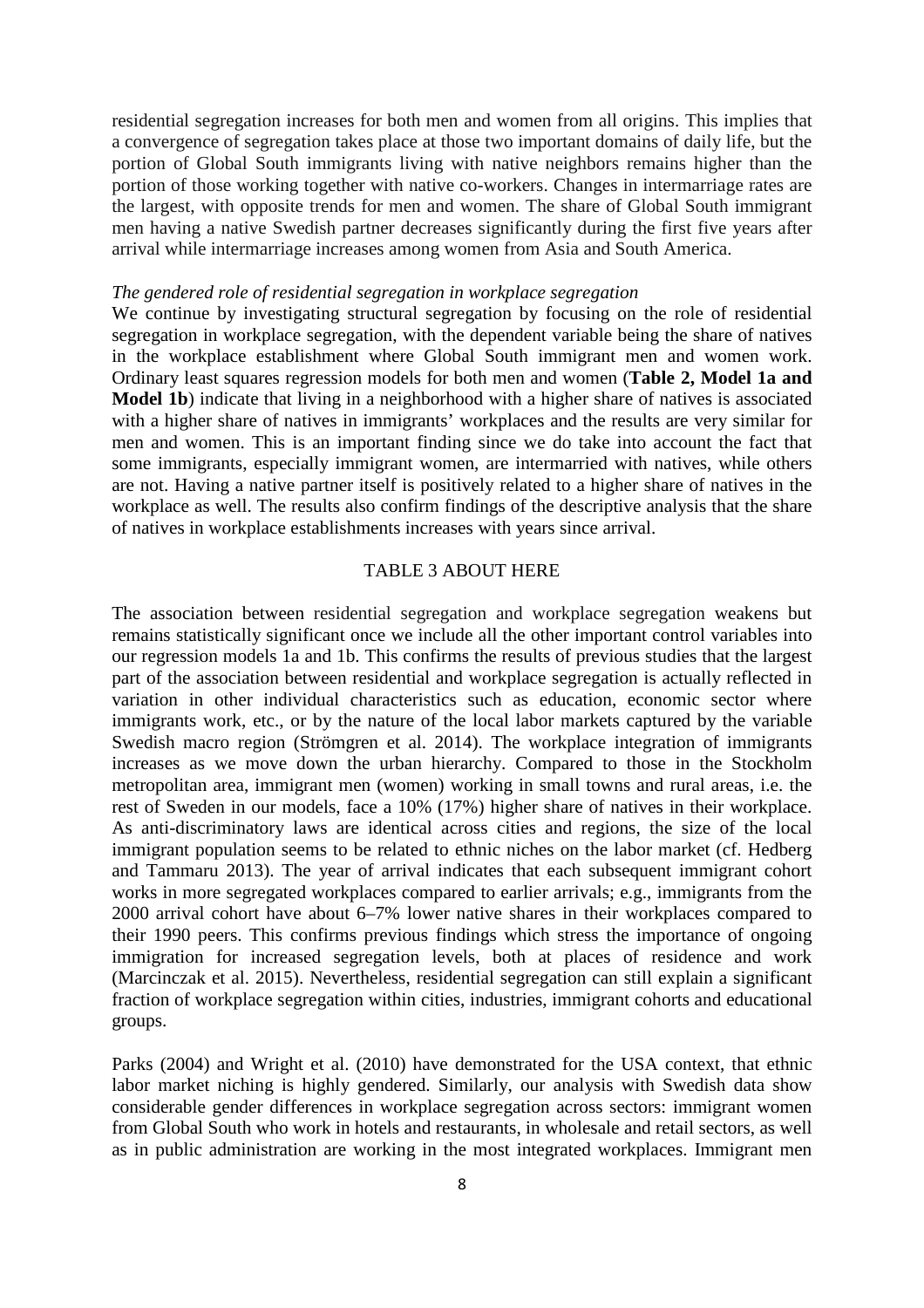from Global South who are working in hotels and restaurants, and low-skilled financial and business services are working in the most integrated workplaces. Surprisingly, both men and women working in high-skilled financial and business services and in education, work in highly segregated workplaces. Whether this result is driven by the low number of Global South immigrants in these sectors, or whether these immigrants offer services specific to other immigrants should be explored in the future.

Next we use fixed effects regression models to find out what are the effects of change in the share of native neighbors on change in the percentage of native co-workers of immigrants during the first five years in Sweden. By doing this, we are able to control for time-invariant unobserved individual characteristics, such as ability or willingness to integrate, that can be important both for settling in ethnic enclaves and niche workplaces. These models also shift the attention towards dynamics in residential segregation and workplace segregation. A drawback of fixed effects models is that all time-invariant factors such as region of origin, immigration cohort or education are dropped from the model automatically. In a study of workplace segregation in Sweden, Strömgren et al. (2014) show that the results from fixed effects models differ markedly from those obtained from modelling structural workplace segregation. Hence, we follow their approach to compare the results from both types of models.

Two important findings emerge from modelling change in workplace segregation (**Table 3, Models 2a and 2b**). First, there is a significant decrease in the role of residential segregation in workplace segregation compared to models of structural workplace segregation (**Table 3, Models 1a and 1b**). For men, the estimates from fixed effects regression are only about one ninth of the corresponding estimates from ordinary least squares regression, while the estimates for women drop to one fourth. This means that the largest part of the association between residential and workplace segregation actually is due to the very same underlying individual characteristics such as ability or willingness to integrate into Swedish society that we are not able to measure directly, but which jointly influence both in which residential neighborhoods immigrants live and in which workplaces immigrants work. The regression coefficients drop for native partner as well but less than in case of residential segregation. What is more important, unlike what we found from structural segregation models, the results of the modelling of change reveal significant gender differences in the role of residential segregation in workplace segregation. For women, an increase in the share of natives in residential neighborhoods increases workplace integration, while no such effect can be found for men. For men, unlike for women, intermarriage is important. Getting a Swedish partner is positively related to workplace integration while such an effect cannot be found for women. In other words, the role of neighborhood ethnic context and the role of living with a native partner on workplace integration is highly gendered among immigrants in Sweden from the Global South; women gain from having native neighbors and men gain from having a native partner in moving to more integrated workplaces. These findings confirm previous results based on qualitative data that show that the neighborhood-based social networks of immigrant men are weaker than of women (Hanson and Pratt 1991).

#### **Summary and discussion**

Most previous studies on the relationship between residential segregation and workplace segregation of immigrants take an interest in structural segregation, paying less attention to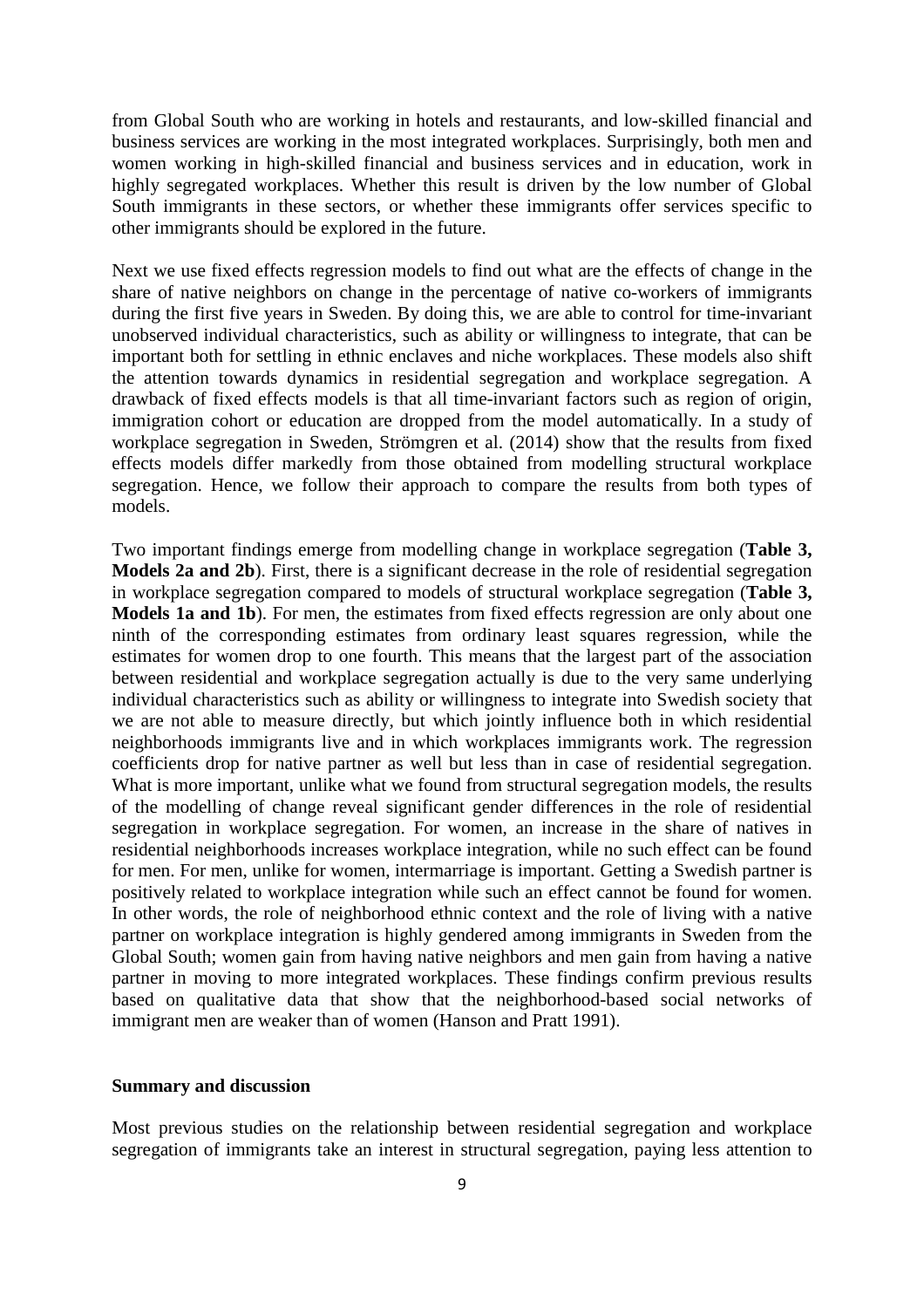the dynamics of the segregation processes. We focused on the dynamic part by investigating the role of change in residential segregation on change in workplace segregation. We also took into account the effect of intermarriage on workplace segregation, and we investigated the gender dimension of workplace segregation. Most existing quantitative research into workplace segregation pays little attention to gender differences in workplace segregation, which is surprising given the important gender differences in immigrant labor market outcomes (Hedberg and Tammaru 2013; Parks 2004).

Our descriptive findings suggest that even in the Swedish integration-friendly institutional context, residential and workplace integration do not increase with time, at least not during the first years upon arrival of immigrants. We applied a longitudinal research design and we followed 1990, 1995 and 2000 arrival cohorts of Global South immigrants during their first five years in Sweden and we find that both men and women become more residentially segregated during that period. These results diverge from previous findings based on cross-sectional data, which shows decreasing levels of residential segregation for all Global South immigrants in the 2000s, as new immigrants settle both in traditional ethnic enclaves as well as in new destinations (Marcińczak et al. 2015).

There are two possible explanations for the increasing residential segregation of already settled immigrants in Sweden. First, although Sweden is a social democratic welfare regime with generous social and housing benefits, such benefits, especially in the field of housing, have decreased substantially over the past decades (Andersson and Kährik 2015). In other words, the favorable integration context (MIPEX 2015) is not enough for tackling residential segregation of immigrants at times of growing social inequalities. Andersson and Kährik (2015) demonstrate that socio-economic segregation is quickly rising in Sweden, and that there is an overlap between socio-economic and ethnic segregation. Thus, while part of new immigrants settle in new destinations, which has a lowering effect on segregation levels, we still find that the already settled immigrants tend to be stuck in immigrant-dense residential enclaves. We are following the residential context of three immigrant cohorts, and the second possible explanation for their increasing residential segregation hinges on the spatial mobility of other groups. International migration is a network-based phenomenon (Alba and Nee 2003) and as many new immigrants arriving to Sweden find their initial residence also (but not only) in ethnic enclaves (Hedberg and Tammaru 2013), they do boost segregation of already settled migrants too, especially when natives start to leave or avoid such increasingly immigrant-dense residential areas (Andersson and Bråmå 2004; Bråmå 2006).

Workplace segregation of Global South immigrants from natives is higher upon arrival compared to residential segregation, for both men and women. This is most likely caused by a combination of finding jobs through migrant networks and facing difficulties in matching their skills – which were obtained in a very different context – to jobs on the Swedish labor market. Within the first five years in Sweden, workplace segregation of immigrants remains higher compared to residential segregation but, unlike to residential segregation, it starts to reduce with time. Again, the changes are similar for Global South immigrant men and women. We recall that according the MIPEX (2015), Sweden has received the maximum score for labor mobility, and it seems that it does have a positive effect on workplace integration of Global South immigrants with natives. It might be that with time, such favorable changes in work-life start to bring down levels of residential segregation as well. Longitudinal studies that follow immigrant cohorts for even longer periods of time are needed for testing this hypothesis.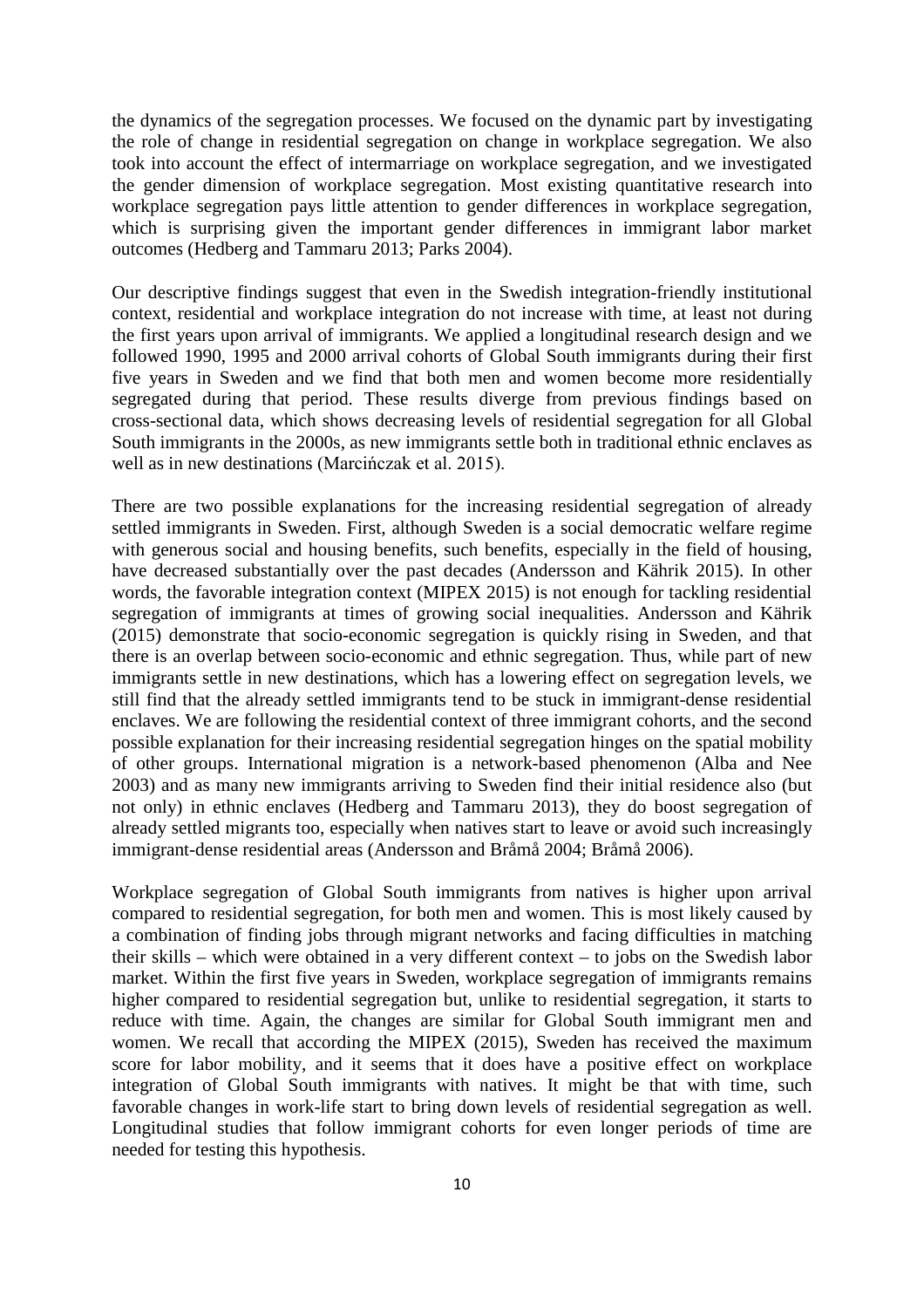The results of our analysis of structural workplace segregation by means of ordinary least square regression models show that living in neighborhoods with a high share of natives is associated with a higher share of natives in the workplace establishment where immigrants work. This confirms the results obtained from cross-sectional analysis both in USA (Ellis et al. 2004) and Sweden (Marcińczak et al. 2015) that residential and workplace segregation are strongly correlated to each other. Immigrants who live in ethnic enclaves tend to work in ethnic niche sectors, and vice versa. The results from our longitudinal analysis that focused on change in workplace segregation during the five first years in Sweden by means of fixed effects regression models demonstrate, however, that the effect of living in ethnic enclaves on working in ethnic workplaces is not only weaker as expected (cf. Strömgren et al. 2014), but also gendered. In other words, the findings from our longitudinal analysis reveal an important gender dimension in the effect of residential segregation on workplace segregation that remained hidden in the structural analysis. While women do gain from an increasing share of native neighbors in terms of workplace integration, this is not the case for men for whom getting married with a native partner is much more important in facilitating workplace integration. Intriguingly, thus, immigrant men from the Global South do not gain from living in better integrated neighborhoods when it comes to working together with natives. This finding is in line with what has been found in qualitative studies, which show that residential neighborhoods are more important for job related networks of women than for men (Hanson and Pratt 1991).

<span id="page-12-0"></span>To conclude, the effects of residential segregation on workplace segregation differ for men and women. We find a positive effect for women; an increase of natives in the residential neighborhood is related to an increase of natives at places of work. This shows that women's social networks are more neighborhood-based and neighbors are more effective in granting them access to 'good jobs' outside ethnic niches. We also observe that immigrant women from the Global South get increasingly intermarried with natives. Although getting intermarried does not have a direct effect on their workplace integration, it contributes to their residential integration which in turn is positively related to workplace integration for women. For men we do not find a significant relationship between an increase of natives in the residential neighborhood and an increase of natives at places of work. This shows that men's social networks are less neighborhood-based and neighbors are less effective in granting them access to 'good jobs' outside ethnic niches. These results confirm that it is important to go beyond residential segregation (Strömgren et al. 2014; van Kempen and Wissink 2014) to understand the integration pathways of immigrants in todays' increasingly ethnically diverse cities.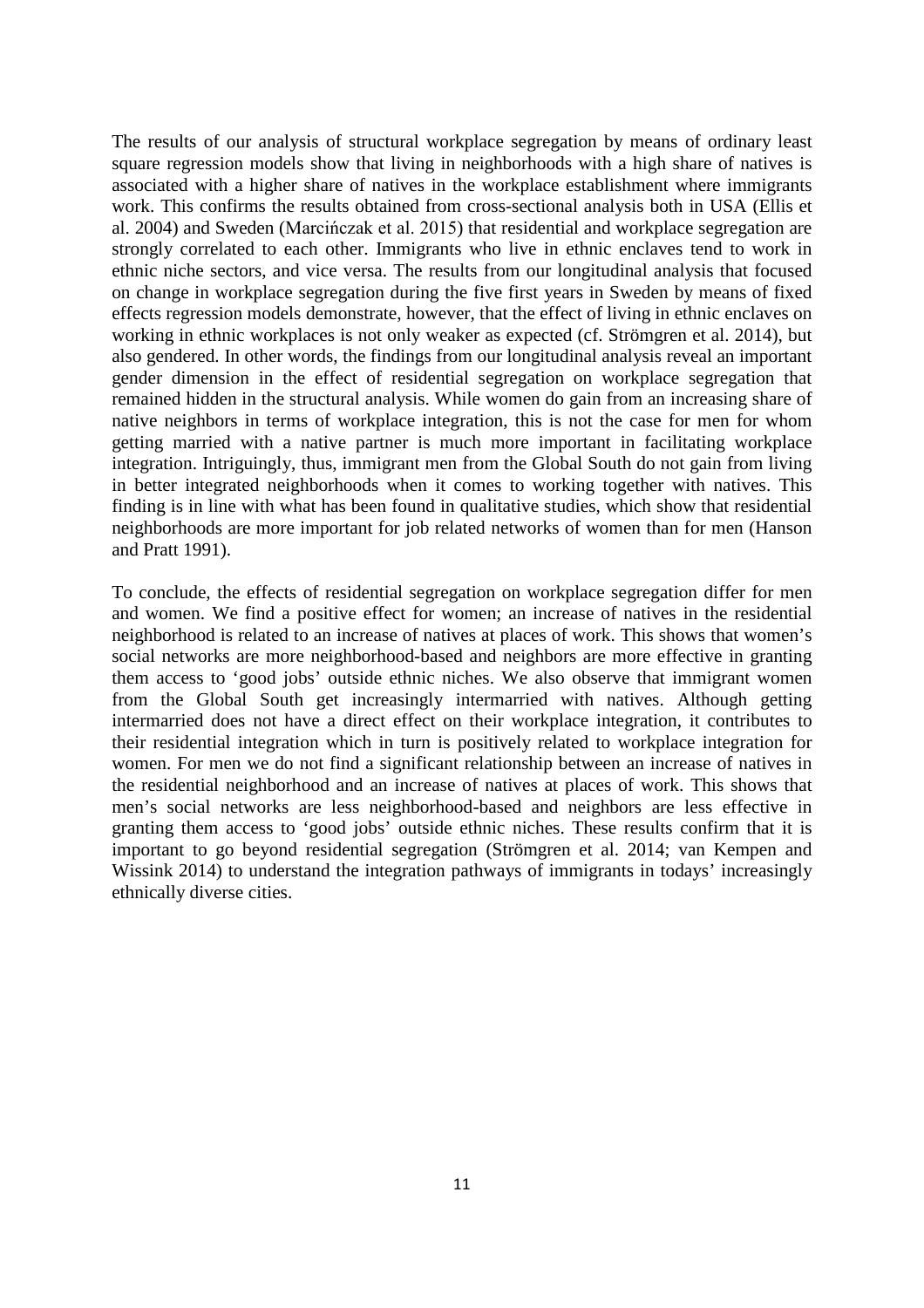#### **References**

- Arrow, K. (1973). *The theory of discrimination* (Industrial Relations Section Working Paper No. 24). Princeton, NJ: Princeton University.
- Alba, R. & Nee, V. (2003). *Remaking the American Mainstream*. Cambridge, MA: Harvard University Press.
- Alba, R., Denton, N., Leung, Shu-yin J., & Logan, J. R. (1995). Neighborhood change under conditions of mass immigration: The New York city region, 1970–1990. *International Migration Review, 29*(3), 625–656.
- Alonso, W (1964). *Location and land use: Towards a general theory of land rent*. Cambridge: Harvard University Press.
- Andersson, R. & Bråmå, Å. (2004). Selective migration in Swedish distressed neighbourhoods: Can area-based urban policies counteract segregation processes? *Housing Studies 19*, 517–539.
- Andersson, R & A Kährik 2015, 'Widening gaps: segregation dynamics during two decades of economic and institutional change in Stockholm' in *Socio-Economic Segregation in European Capital Cities. East meets West*, eds T Tammaru, S Marcińczak, M van Ham & S Musterd, Routledge, London.
- Arbaci, S (2007). Ethnic segregation, housing systems and welfare regimes in Europe' *International Journal of Housing Policy 7*(4), 401–33.
- Arrow, K. (1973). *The theory of discrimination* (Industrial Relations Section Working Paper No. 24).Princeton, NJ: Princeton University.
- Åslund, O. & Nordström-Skans, O. (2010). Will I see you at work? Ethnic workplace segregation in Sweden, 1985–2002. *Industrial and Labor Relations Review, 63*(3), 471–493.
- Baron, J., & Bielby, W. (1980). Bringing the firms back in: Stratification, segmentation, and the organization of work. *American Sociological Review, 45*, 737–765.
- Bråmå, Å. (2006). 'White Flight'? The production and reproduction of immigrant concentration areas in Swedish cities, 1990–2000. *Urban Studies, 43*(7), 1127–1146.
- Bygren, M. (2013). Unpacking the causes of ethnic segregation across workplaces. *Acta Sociologica*, 56(1), 3–19.
- Castles, S., de Haas, HJ & Miller, M. (2013). *The Age of Migration. Fifth Edition International Population Movements in the Modern World*. Palgrave Macmillan, London.
- Damm, A. P. (2014). Neighborhood quality and labor market outcomes: Evidence from quasi-random neighborhood assignment of immigrants. *Journal of Urban [Economics,](http://www.sciencedirect.com/science/journal/00941190) [79](http://www.sciencedirect.com/science/journal/00941190/79/supp/C)*, 139–166
- Dribe M. & Lundh C. (2008). Intermarriage and immigrant integration in Sweden. *Acta Sociologica*, *51*, 329–354.
- Ellis, M., Wright, R., & Parks, V. (2004). Work together, live apart? Geographies of racial and ethnic segregation at home and at work. *Annals of the Association of American Geographers*, *94*, 620–637.
- Ellis, M., Holloway, S. R., Wright, R., & Fowler, C. S. (2012). Agents of change: Mixed-race households and the dynamics of neighborhood segregation in the United States. *Annals of the Association of American Geographers*, *102*, 549–570.
- Feng Z., Boyle P., van Ham M. & Raab G. (2013). Neighbourhood ethnic mix and the formation of mixed-ethnic unions in Britain: a longitudinal analysis. *[Geografiska](http://dx.doi.org/10.1111/geob.12027)  [Annaler: Series B, Human Geography](http://dx.doi.org/10.1111/geob.12027)*, *95*(4), 307–321.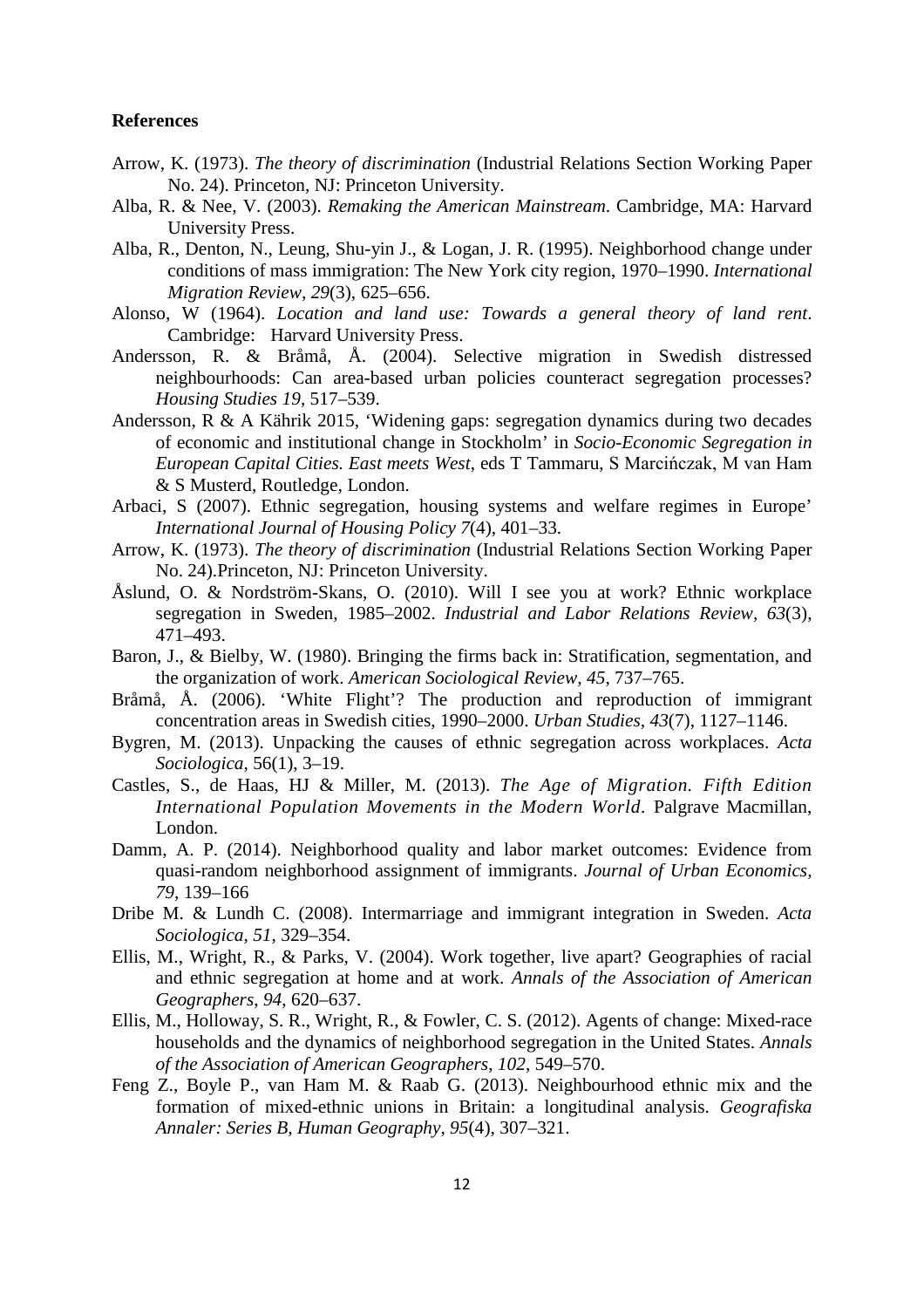- Hanson, S., & Pratt, G. (1991). Job search and the occupational segregation of women. *Annals of the Association of American Geographers, 81*, 229–53.
- Hanson, S., & Pratt, G. (1992). Dynamic dependencies: A geographic investigation of local labor markets. *Economic Geography*, *68*, 373–405.
- Hanson, Susan, & Pratt, Geraldine (1988). Reconceptualizing the links between home and work in urban geography. *Economic Geography*, *64*(4), 299–321.
- Hedberg, C. & [Tammaru, T. \(2013\). 'Neighborhood effects' and 'City effects': The entry of](javascript:__doPostBack()  [newly arrived immigrants into the labor](javascript:__doPostBack() market. *Urban Studies, 50*(6), 1163–1180.
- Hellerstein, J. K., McInerney, M., & Neumark, D. (2011). Neighbors and coworkers: The importance of residential labor market networks. *Journal of Labor Economics, 29*(4), 659–695.
- Hellerstein, J., & Neumark, D. (2008). Workplace segregation in the United States: Race, ethnicity, and skill. *Review of Economics and Statistics*, *90*(3), 459–477.
- Hou, F. (2009). Immigrants working with co-ethnics: Who are they and how do they fare? International Migration, 47, 69–100.
- Kourtit, K., Nijkamp, P., Franklin, R.S., Rodríguez-Pose' A. (2014). A blueprint for strategic [urban research: the](http://liverpool.metapress.com/content/m61437540r42lg6n/) *urban piazza*. *[Town Planning Review](http://liverpool.metapress.com/content/121633/?p=673e977a92c9432fab86702847765acb&pi=0)*, *85*(1), 97–126.
- Kwan, M.-P. 2013. (2013). Beyond space (as we knew it): Toward temporally integrated geographies of segregation, health, and accessibility. *Annals of the Association of American Geographers*, *103*(5), 1078–1086.
- Logan, J. R., Alba, R. D., & Zhang, W. Q. (2002). Immigrant enclaves and ethnic communities in New York and Los Angeles. *American Sociological Review*, *67*, 299–322.
- Marcinczak, S., Tammaru, T., Strömgren, M. & Lindgren, U. (2015I. Changing patterns of residential and workplace segregation in the Stockholm metropolitan region. *Urban Geography* [In press]*.*
- MIPEX (2015) *Migrant Integration Policy Index*. Electroncially available at [http://www.mipex.eu/.](http://www.mipex.eu/)
- Moore, G. (1990). Structural determinants of men's and women's personal networks. *American Sociological Review*, 55, 726–735.
- Musterd, S., Andersson, R., Galster, G. and Kauppinen, T. (2008). Are immigrants' earnings influenced by the characteristics of their neighbors? *Environment and Planning A*, *40*, 785–805.
- Niedomysl, T., Östh, J. & Van Ham, M. (2010). The globalisation of marriage fields: the Swedish case, *Journal of Ethnic and Migration Studies*, *36*, 1119–1138.
- Parks, V.A. (2004). The gendered connection between ethnic residential and labor market segregation in Los Angeles. *Urban Geography*, *25*, 589-630.
- Rydgren, J. (2004). Mechanisms of exclusion: Ethnic discrimination in the Swedish labor market. *Journal of Ethnic and Migration Studies*, *30*, 697–716.
- Schnell, I. & Yoav, B. (2001). The sociospatial isolation of agents in everyday life spaces as an aspect of segregation. *Annals of the Association of American Geographers*, *91*(4), 622–636.
- [Silm, S. & Ahas, R.\(2014\). Ethnic differences in activity spaces: A study of out-of-home](javascript:__doPostBack()  [nonemployment activities with mobile phone data.](javascript:__doPostBack() *Annals of the Association of [American Geographers](javascript:__doPostBack()*, *104*(3), 542–559.
- Strömgren M., Tammaru T., Danzer A.M., van Ham M., Marcinczak S., Stjernström O. & Lindgren U. (2014). Factors shaping workplace segregation between natives and immigrants. *[Demography,](http://dx.doi.org/10.1007/s13524-013-0271-8) 51*(2), 645–671.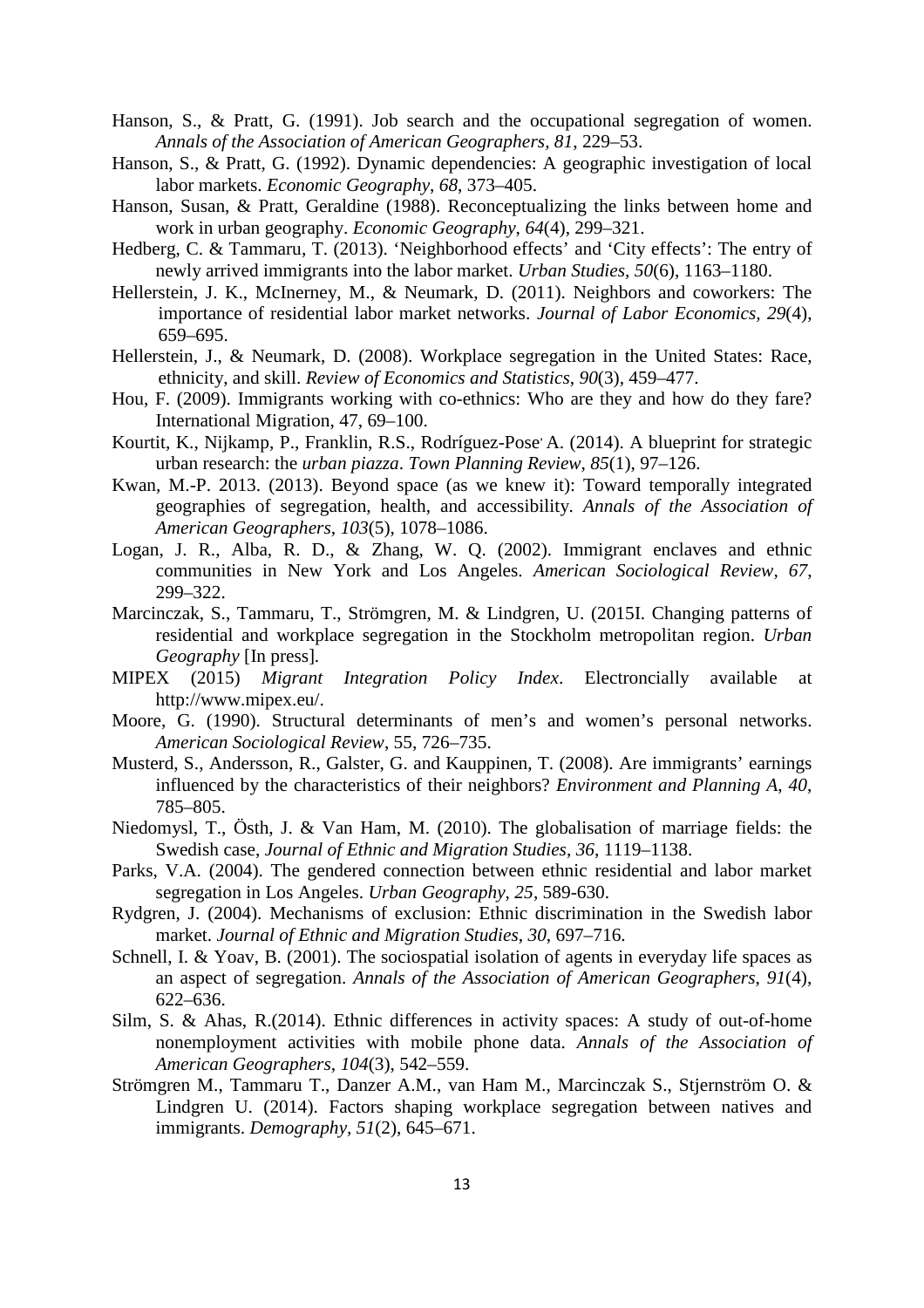- Syrett, S & Sepulveda, L. (2012). Urban governance and economic development in the diverse city. *European Urban and Regional Studies, 19*(3), 238–253.
- Tammaru, T., Strömgren, M., Stjernström, O. & Lindgren, U. (2010). Learning through contact? The effects on earnings of immigrant exposure to the native population. *Environment and Planning A*, *42*, 2938–2955.
- Tammaru, T., Musterd, S., van Ham, M. & Marcińczak, S. (2015). A multi-factor approach to understanding socio-economic segregation in European capital cities, in *Socio-Economic Segregation in European Capital Cities. East meets West*, eds T Tammaru, S Marcińczak, M van Ham & S Musterd, Routledge, London.
- Tomaskovic-Devey, D., Stainback, K., Taylor, T., Zimmer, C., Robinson, C., & McTague, T. (2006). Documenting desegregation: Segregation in American workplaces by race, ethnicity, and sex, 1966–2003. *American Sociological Review*, *71*(4), 565–588.
- van Ham, M., Hooimeijer, P. & Mulder, C. (2001). Urban form and job access: Disparate realities in the Randstad. *Journal of Economic and Social Geography*, 92, 231–246.
- Wissink, B., R. van Kempen, Y. Fang & S.M. Li (2012). Introduction: Living in Chinese enclave cities', *Urban Geography*, *33*(2), 161–166.
- Wong, D.W.S. & Shaw, S.L. (2011) 'Measuring segregation: an activity space approach', *Journal of Geographical Systems*, *13*(2), 127–145.
- Wright, R., Ellis, M. & Parks, V. (2010). Immigrant niches and the intrametropolitan spatial division of labor. *Journal of Ethnic and Migration Studies*, *36*, 1033–1059.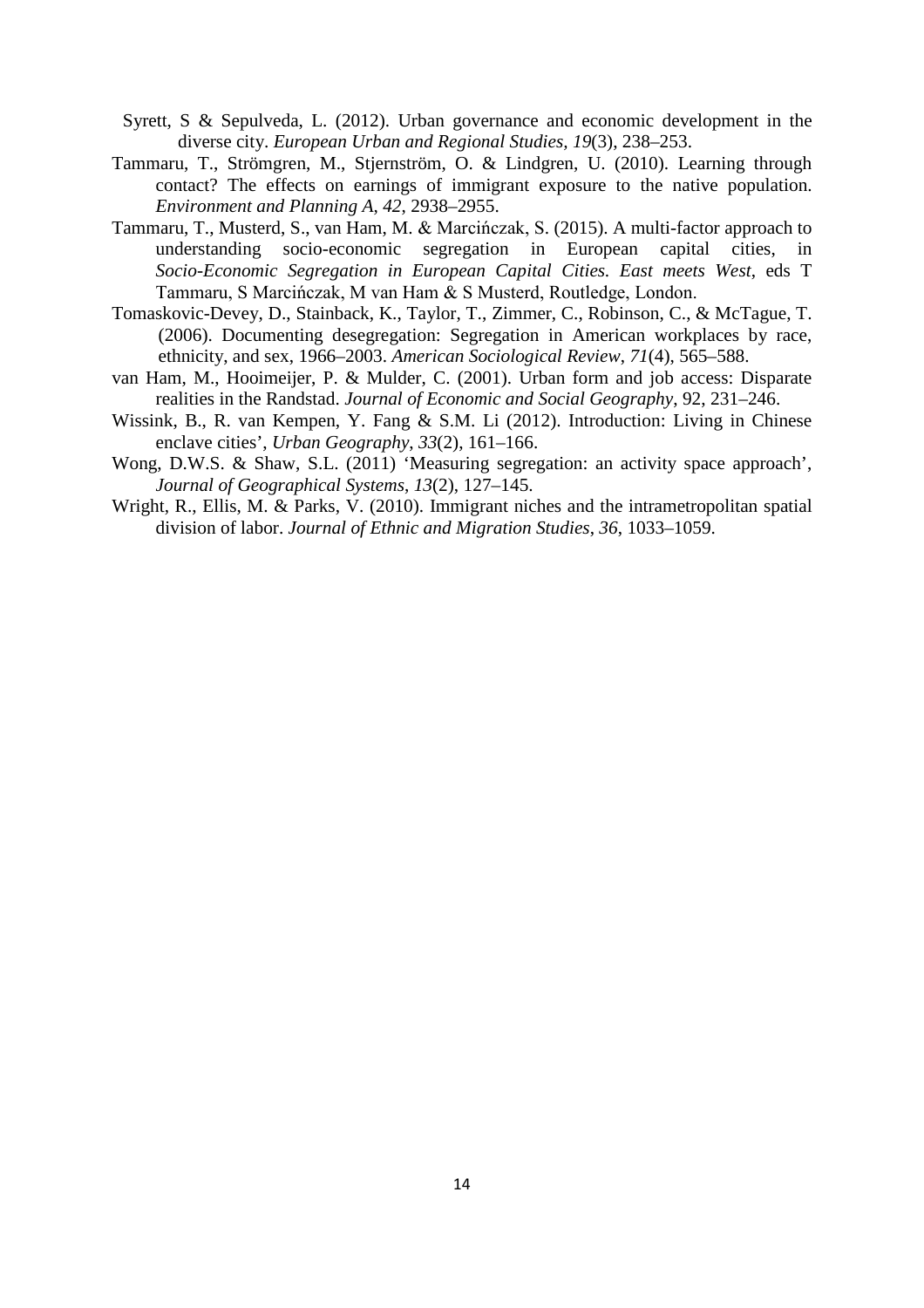|                                  |                                           |      | Total        | Males   | Females      |
|----------------------------------|-------------------------------------------|------|--------------|---------|--------------|
| Workplace<br>Exposure            | (continuous; %)                           | Mean | 65           | 64      | 67           |
| exposure                         | Neighbourhood (continuous; %)             | Mean | 75           | 73      | 77           |
| Partnership                      | No partner [ref]                          |      | 43           | 47      | 37           |
| status                           | Native partner                            |      | 16           | 12      | 22           |
|                                  | Foreign-born partner                      |      | 41           | 41      | 41           |
| Neighbourhood<br>population size | (continuous; no. of inhabitants)          | Mean | 4 0 5 7      | 4 2 2 5 | 3836         |
| Macro region                     | Stockholm [ref]                           |      | 50           | 51      | 48           |
|                                  | Gothenburg                                |      | 12           | 12      | 14           |
|                                  | Malmö                                     |      | 8            | $\tau$  | 8            |
|                                  | Large regional centres                    |      | 23           | 23      | 22           |
|                                  | Rest of Sweden                            |      | 7            | 7       | 8            |
| Age                              | (continuous; years)                       | Mean | 29           | 29      | 29           |
| Education                        | Compulsory [ref]                          |      | 35           | 35      | 36           |
|                                  | Secondary                                 |      | 29           | 29      | 28           |
|                                  | University                                |      | 36           | 36      | 36           |
| Year of arrival                  | 1990 [ref]                                |      | 42           | 45      | 38           |
|                                  | 1995                                      |      | 22           | 20      | 24           |
|                                  | 2000                                      |      | 36           | 35      | 38           |
| Region of                        | Middle East [ref]                         |      | 33           | 40      | 23           |
| origin                           | Asia                                      |      | 33           | 25      | 43           |
|                                  | Africa                                    |      | 16           | 18      | 15           |
|                                  | South America                             |      | 18           | 17      | 19           |
| Swedish citizen                  | Yes                                       |      | 7            | 7       | 8            |
|                                  | No [ref]                                  |      | 93           | 93      | 92           |
| Industry                         | Manufacturing [ref]                       |      | 20           | 24      | 14           |
|                                  | Wholesale and retail                      |      | 6            | 7       | 5            |
|                                  | Hotels and restaurants                    |      | 17           | 18      | 17           |
|                                  | Transport and communication               | 5    | 6            | 3       |              |
|                                  | Fin. and business services (low-skilled)  | 14   | 13           | 15      |              |
|                                  | Fin. and business services (high-skilled) | 5    | 6            | 5       |              |
|                                  | Public administration                     |      |              |         | 2            |
|                                  | Education                                 |      | 9            | 8       | 11           |
|                                  | Health, social and other services         |      | 21           | 15      | 27           |
|                                  | Undefined                                 |      | $\mathbf{1}$ | 1       | $\mathbf{I}$ |

Table 1. Characteristics of the research population.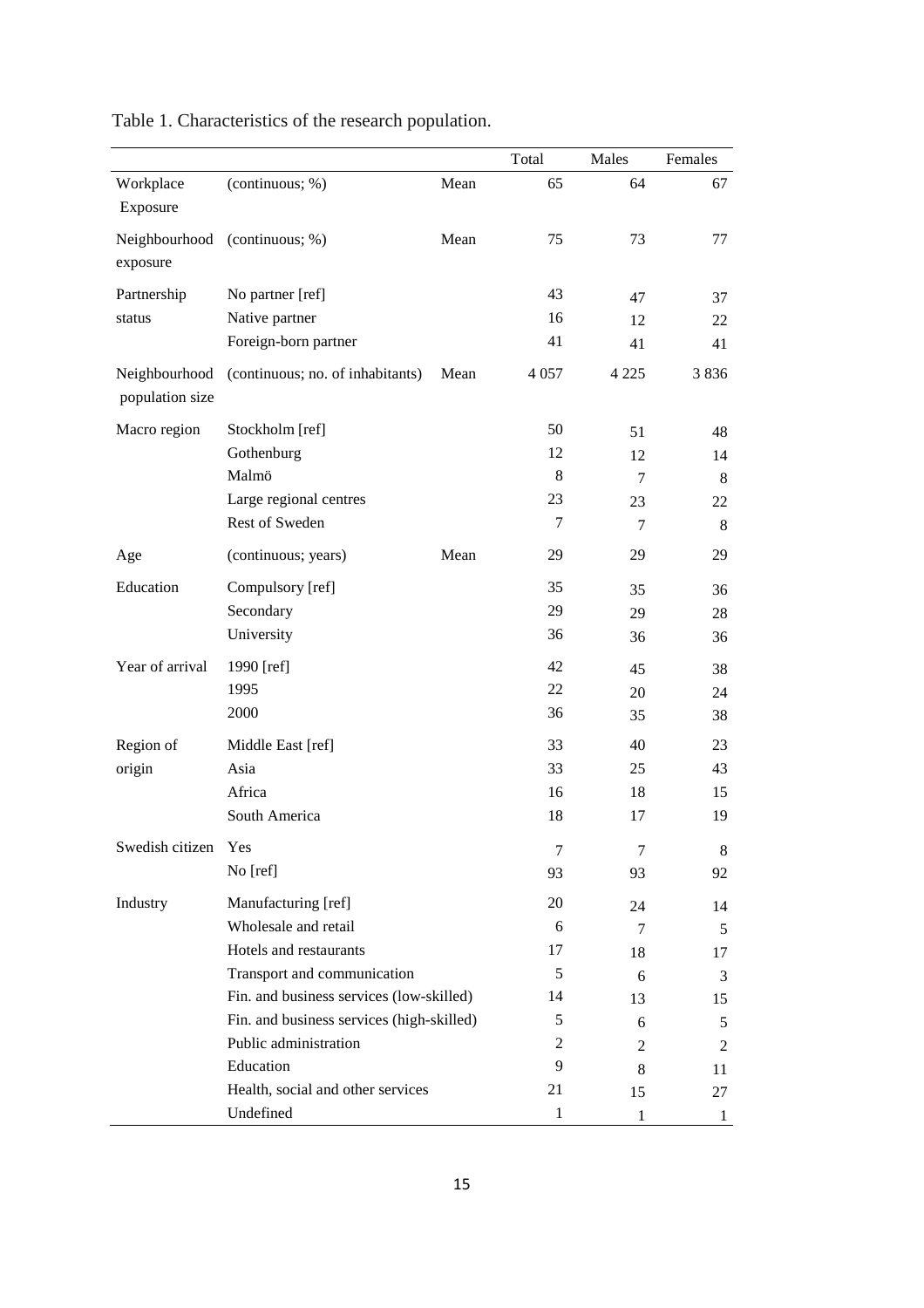|                                                                            |  |  |  |  |  |  |  |  |  |  |  | Table 2. Share of natives at places of work and residence of immigrant, and share of |  |  |  |
|----------------------------------------------------------------------------|--|--|--|--|--|--|--|--|--|--|--|--------------------------------------------------------------------------------------|--|--|--|
| immigrants intermarried with natives at arrival and 5 years since arrival. |  |  |  |  |  |  |  |  |  |  |  |                                                                                      |  |  |  |

|                        | Males  |        | Females |        |  |  |
|------------------------|--------|--------|---------|--------|--|--|
|                        | Year 1 | Year 5 | Year 1  | Year 5 |  |  |
|                        | Mean   | Mean   | Mean    | Mean   |  |  |
| Workplace exposure     |        |        |         |        |  |  |
| Middle East            | 64     | 66     | 66      | 70     |  |  |
| Asia                   | 59     | 64     | 64      | 66     |  |  |
| Africa                 | 66     | 65     | 63      | 66     |  |  |
| South America          | 64     | 67     | 67      | 72     |  |  |
| Neighbourhood exposure |        |        |         |        |  |  |
| <b>Middle East</b>     | 75     | 71     | 75      | 72     |  |  |
| Asia                   | 74     | 72     | 80      | 79     |  |  |
| Africa                 | 75     | 68     | 73      | 70     |  |  |
| South America          | 79     | 75     | 79      | 78     |  |  |
| Native partner         |        |        |         |        |  |  |
| <b>Middle East</b>     | 13     | 7      | 5       | 3      |  |  |
| Asia                   | 18     | 12     | 32      | 38     |  |  |
| Africa                 | 19     | 10     | 13      | 12     |  |  |
| South America          | 15     | 14     | 20      | 23     |  |  |